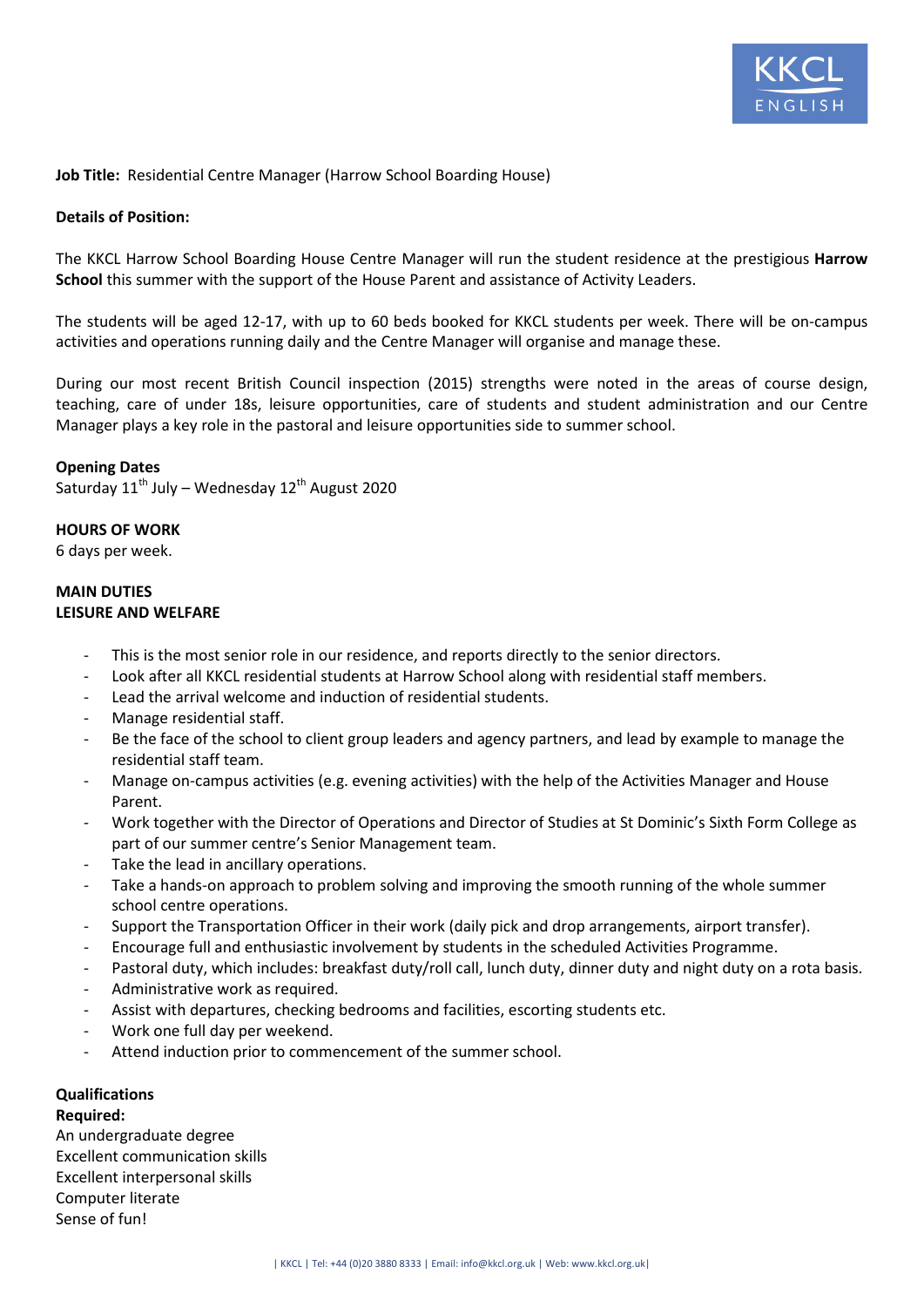

# **Desirable:**

Experience of working in a residential summer school Safeguarding Level 2 qualification First aid / sporting qualifications

## **Salary and Benefits**

£550 to £638 per week depending on experience (including 12.1% accrued holiday pay) All meals and accommodation provided.

We cannot offer work permits to candidates who are not eligible to work in the United Kingdom.

## **Should you be successful...**

We will require the details of two recent and relevant referees who we will contact.

Any gaps in your CV will be enquired about, and must be explained satisfactorily.

KKCL is committed to safer recruitment so you will be required to undergo a Disclosure and Barring Service check (previously called a Criminal Records Bureau check), or equivalent if living outside the UK, and you will be asked to sign the Childrens Act 1989 declaration safeguarding the welfare of children, and state that you have no known reason why you cannot work with children.

2 types of official identification and certificates (either originals or certified copies) will be required for our records. KKCL is committed to safeguarding and promoting the welfare of children and expects all staff and volunteers to share this commitment. We have a comprehensive Child Protection Policy and procedures in place which all employees, volunteers and contractors are expected to adhere to.